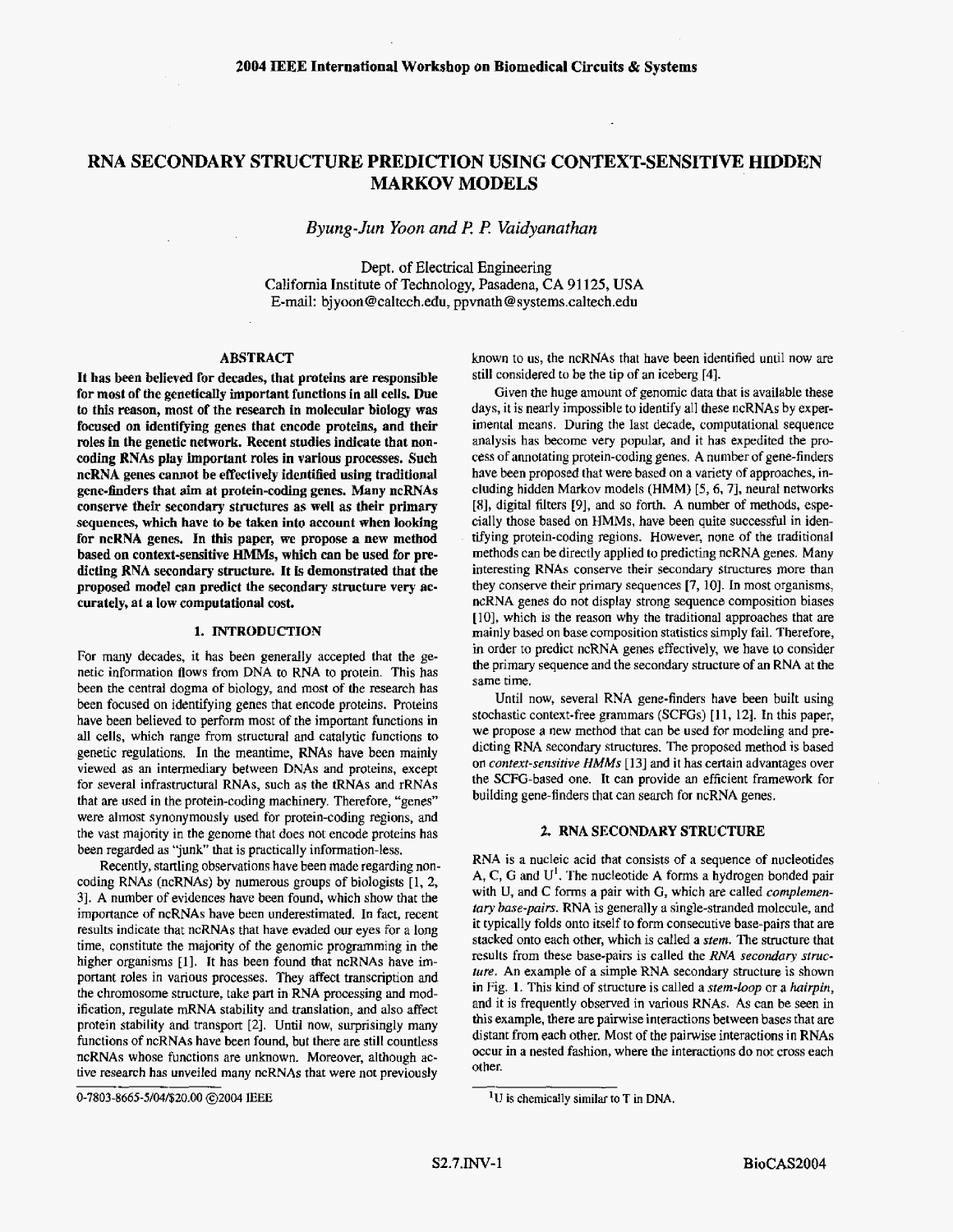

**Fig. 1.** The 3' end of **a** histone mBNA. (a) Primary sequence before folding. The lines indicate interactions between base-pairs. (b) Consensus secondary structure.

Such RNAs with nested pairwise interactions are in principle similar to palindromes, which are sequences that read the same forwards and backwards. The palindrome language, which consists of all possible palindromes, is a classic example of languages that cannot be represented using the so-called *regular grammars in*  the Chomsky hierarchy of transformational grammars **[14].** Hidden Markov models can be viewed as stochastic regular **gram**mars, which indicates that **HMMs** cannot describe palindrome languages. It is of course possible that regular **grammars** - hence, **HMMs** - generate palindromes **as** part of their language. However, they are not capable of generating *only* such palindromes, thus not able to effectively differentiate palindromic sequences from nonpalindromic ones. In order to describe such languages, we have to use higher-order grammars such as the *stochastic contexf-free grammars* **(SCFGs) [7,** 151.

Until now, several SCFG-based methods have been introduced **[ll, 121** that can identify tRNAs with high accuracy. One major disadvantage of the SCFG-based approaches **is** their **high** computational cost, which renders the prediction of large **RNAs** infeasible. Instead of **using** SCFGs, we can **use** *context-sensitive HMMs*  that have **been** recently introduced [ **131.** The context-sensitive HMM is capable **of** modeling pairwise interactions between distant bases in **RNAs.** It **has** the advantage that the states in the model directly correspond-to the base locations in **an RNA** sequence. Moreover, it can be easily incorporated into existing gene-finders that are based on **HMMs.** In addition to this, context-sensitive **HMMs** have efficient algorithms for finding the optimal alignment **[16] and** computing the probability I171 of a given observation sequence. The computational complexity of these algorithms is  $O(L^2M^3)$  for sequences with a single nested structure, which is smaller than  $O(L^3M^3)$  of the algorithms for general SCFGs [15], where  $L$  is the length of the sequence and  $M$  is the number of different states (non-terminals).

-

\_\_

#### **3. CONTEXT-SENSITIVE HIDDEN MARKOV MODELS**

In this section, we briefly describe the concept of context-sensitive HMMs. The context-sensitive **HMM** can be viewed as **an** extension of the traditional HMM, where some **of** the states **are** equipped with auxiliary memory. Symbols that **are** emitted at certain states are stored in the memory, and they serve as the *context* that affects the emission and transition probabilities of the model. There are three different classes of states, which **are the** *single-emission* **slate** 

 $S_n$ , the *pairwise-emission state*  $P_n$  and the *context-sensitive state*  $C_n$ ,  $P_n$  and  $C_n$  always exist in pairs. For example, if there are two pairwise-emission states  $P_1$  and  $P_2$  in the model, then the model should also have two context-sensitive states  $C_1$  and  $C_2$ . Each pair  $(P_n, C_n)$  is associated with an auxiliary memory, such as a stack or a queue. Figure 2 shows examples of the triplets of  $P_n$ ,  $C_n$  and the  $n$ -th memory element.

The single-emission state  $S_n$  is identical to the states in traditional **HMMs.** As we enter  $S_n$ , a symbol is emitted according to its emission probabilities. After the emission, a transition is made to the next state, following the specified transition probabilities. The pairwise-emission state  $P_n$  is similar to the single-emission state  $S_n$ , except that the emitted symbol is stored in the associated memory. The **data** stored in the memory affects the emission probabilities and the transition probabilities of  $C_n$ , in the future. Once the emitted symbol is stored, it makes a transition to the next state according to the transition probabilities associated with *Pn.* The context-sensitive state  $C_n$  is quite different from the others, in the sense that its emission probabilities and the transition probabilities **are** not fixed. In faci, these probabilities are affected by the *context,* or the data stored in the associated memory element. This is the reason why  $C_n$  is called a context-sensitive state. When we enter  $C_n$ , the associated memory is accessed and a symbol x is retrieved. Once the symbol is retrieved, the emission probabihties of  $C_n$  are adjusted according to the value of  $x$ . For example, we may adjust the probabilities such that  $C_n$  emits the same symbol  $x$  with high probability (possibly, with probability one). Another distinctive character of the context-sensitive state  $C_n$  is that the transition to the state  $C_n$  is not always allowed. Let us consider the case when some state attempts to make a transition to  $C_n$ . Before making the transition, the auxiliary memory that is associated with  $C_n$  is examined first. If the memory is empty, the transition is not allowed, and it is forced to make a transition to another **state.**  This is done by setting the transition probability to  $C_n$  to zero and adjusting the remaining probabilities in a corresponding manner. This restriction is **necessary to** maintain the same number **of** *E',,*  and  $C_n$  in a state sequence. Let  $s = s_1 s_2 \ldots s_L$  be a feasible state sequence of an observed symbol string  $\mathbf{x} = x_1 x_2 \dots x_L$ . Then the number of occurrence of  $P_n$  in **s** is kept the same as the number of occurrence of  $C_n$  in  $s$  by the previous restriction. This is reasonable, since if there are more  $C_n$  states than there are  $P_n$  states,



**Fig. 2.** Examples of the triplets of  $P_n$ ,  $C_n$ , and the associated memory element. **(a)** When using a stack. **(b)** When using **a** queue.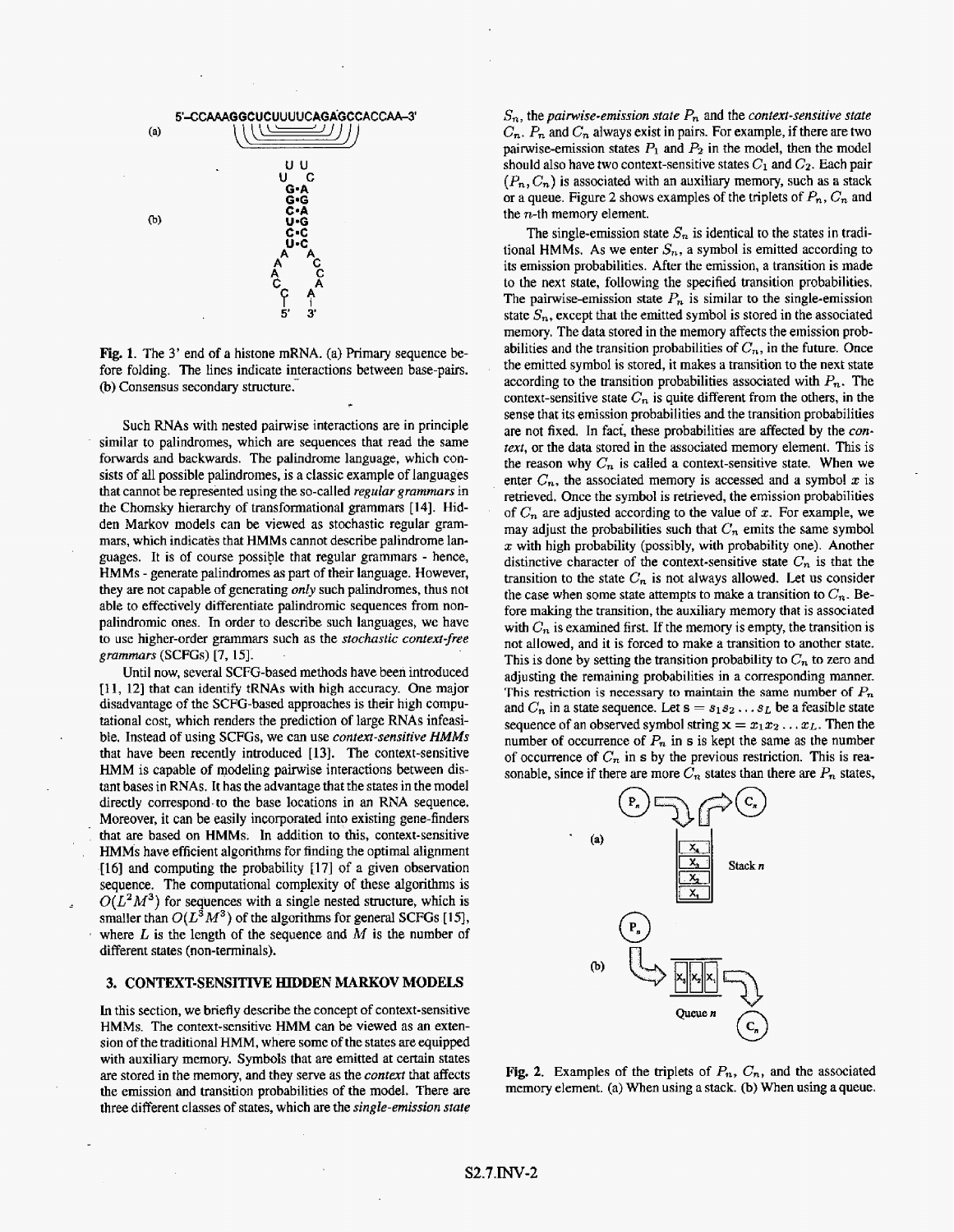<span id="page-2-0"></span>

**Fig. 3.** An example of **a** context-sensitive **HMM** that generates only palindromes.

the emission probabilities of the context-sensitive state  $C_n$  cannot be properly determined. On the other hand, if there are more  $P_n$ states than  $C_n$  states, the symbols that were emitted by surplus *P,* states do not affect the probabilities at all, hence they may be simpIy replaced by single-emission states.

Based on the described context-sensitive **HMM,** we can easily construct a simple model that generates only palindromes. For example, we may **use** the structure shown in **Fig.** 3. In this model, the auxiliary memory that is associated with the pair  $(P_1, C_1)$  is a stack. Tnitially, the model begins at the pairwise-emission state *PI.* It makes several self-transitions to generate a number of symbols, which are pushed onto the stack. **At** some point, it moves to the context-sensitive state  $C_1$ . Once we enter the context-sensitive state  $C_1$ , the emission probabilities and the transition probabilities of  $C_1$  are adjusted, such that the state always emits the symbol on the **top** of the stack and makes self-transitions until the stack becomes empty. In this way,  $C_1$  emits the same symbols as were emitted by  $P_1$ , but in the reverse order. If we denote the number of symbols that were emitted by  $P_1$  as  $N$ , the generated string will always be a palindrome of the form  $x_1 \cdots x_N x_N \cdots x_1$  or  $x_1 \cdots x_N x_{N+1} x_N \cdots x_1.$ 

Since the probabilities in the context-sensitive **HMM** change according to the context of the system, those algorithms that were used in traditional **HMMs,** such as the Viterbi's algorithm for finding the optimal state sequence and the forward algorithm for computing the probability of **an** observation sequence, cannot **be** used. However, there exist efficient **algorithms for** finding the optimal alignment **[16]** and computing the probability of observed symbol strings **[17]** for context-sensitive **HMMs.** 'These algorithms can be used for models with a single nested structure, in which case they are faster than the algorithms' **for** general **SCFGs [15J** 

#### **4. PREDICTING RNA SECONDARY STRUCTURE**

Context-sensitive **HMMs** can effectively describe the pairwise interactions between bases that are remote from each other, while taking the dependencies between adjacent bases into account. This makes the context-sensitive HMM ideal for modeling **RNA** sequences with conserved secondary structures. in order to demonstrate this, let us construct a **model** for predicting the secondary **structure** of a short **RNA** with **a** conserved hairpin structure. One interesting **RNA** family that conserves such a structure **is the hi-'**  stone mRNA. Typically, metazoan **mRNAs** end in the so-called poly(A) tail. However, the replication-dependent histone **mRNA**  is an exception, which terminates with **a** conserved 26-nucleotide that contains a 16-nucleotide stem-loop [Ig]. Note that this region is not translated into *B* protein. The *3'* end **of** the histone **mRNA plays** a critical role for binding to the stem-loop binding protein **(SLBP),** and it is known to affect the nucleocytoplasmic transport of the **mRNA** and the cytopIasmic regulation **[18].** The consensus secondary structure of the 3' end **of** histone **mRNAs** is depicted in **Fig. 1** (b).

We represent this consensus structure using a simple contextsensitive HMM as shown in Fig. 4. In this model,  $S_1$  corresponds to **the 5'** flanking region and *S3* corresponds to the 3' flanking region. The pair  $(P_1, C_1)$  generates the stem part of the secondary structure and *S2* generates **the** loop. After constructing this model, **we** computed the model parameters based on a number of **RNA**  sequences whose secondary structures were already **known.** We used the *65* seed alignments **in** the **Rfam** database [19] that consist **of** hand-curated alignments of known members of the **RNA**  family. Given these alignments, each **RNA** sequence can be readily aligned to the context-sensitive **HMM** in Fig. **4.** Now that we **know** the state sequence of each **RNA** in the training set, **we** can count the number **of** emission **and** transition events at respective states. The observed counts can be used to estimate the emission probabilities as well as the transition probabilities of the model. In order to make the prediction performance of the model more robust against small errors in the sequences, we may add *pseudocounts* to the **observed** counts. Essentially, this corresponds **to** using mean posterior estimation by incorporating a **prior** from the Dirichlet distributions *[7].* 

Once **we** have **trained** the context-sensitive HMM, we used the same model for predicting the secondary structure of other RNA sequences. For testing purpose, we first collected 500 sequences from the **Rfam** database of histone 3' UTR stem-loop, **and**  removed sequences that had ambiguous bases. We also removed sequences that were included in the training set. The final test set contained **461 RNA** sequences. For each sequence in the training set, we used the dynamic programming algorithm in [16] to find the optimal state sequence. The predicted optimal alignment is compared with the true alignment of the test sequence to evaluate the performance of the model. In order to assess the prediction accuracy, we first counted the number of true-positives (TP), the number of false-positives (FP) and the number of false-negatives (FN). True-positives **are** defined as the base-pairs that are correctly



**Fig. 4.** Context-sensitive **HMM** that models the **3'** end of histone3 **mRNA.** This model can generate sequences that **fold** onto themselves to form a stemp-loop.

**<sup>2</sup>CYK algorithm can be used for finding** the optimal **alignment and the inside algorithm can** *be* **used for** computing **the probability** of **an** observed **sequence (the** scoring **problem).**